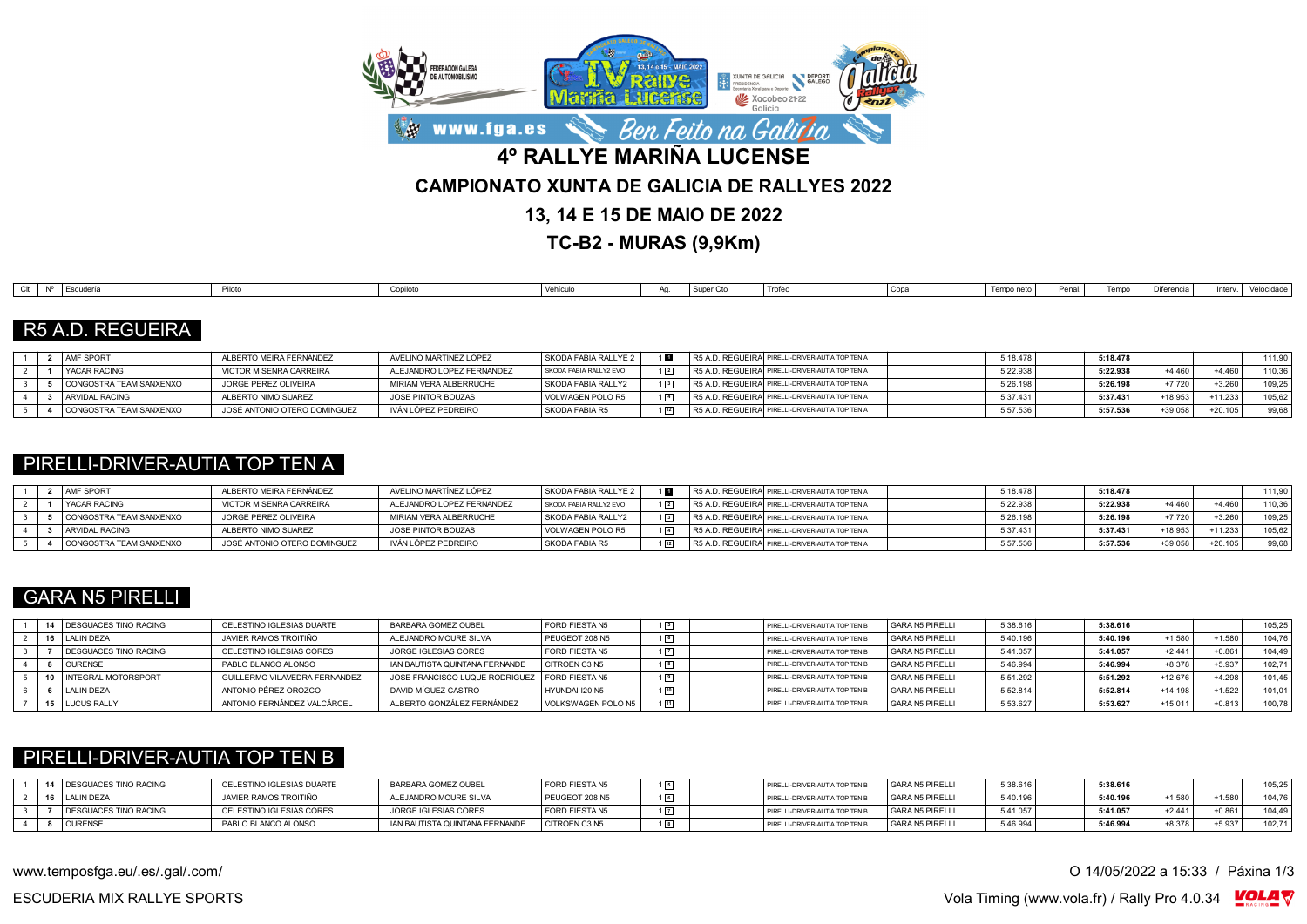

**TC-B2 - MURAS (9,9Km)**

|  | <b>Escudería</b>        | Piloto                        | Copiloto                       | Vehículo           |                | Super Cto | Trofeo                         | Copa            | Tempo neto | Penal | lempo    | Diferencia | Interv.   | Velocidade |
|--|-------------------------|-------------------------------|--------------------------------|--------------------|----------------|-----------|--------------------------------|-----------------|------------|-------|----------|------------|-----------|------------|
|  |                         |                               |                                |                    |                |           |                                |                 |            |       |          |            |           |            |
|  | 10 INTEGRAL MOTORSPORT  | GUILLERMO VILAVEDRA FERNANDEZ | JOSE FRANCISCO LUQUE RODRIGUEZ | FORD FIFSTA N5     | $1\sqrt{9}$    |           | PIRELLI-DRIVER-AUTIA TOP TEN B | GARA N5 PIRELLI | 5:51.292   |       | 5:51.292 | +12.676    | $+4.298$  | 101.45     |
|  | <b>YACAR RACING</b>     | JOSÉ MANUEL LAMELA LOJO       | NÉSTOR CASAL VILAR             | CITROËN DS3 R3T    | 2 <sub>h</sub> |           | PIRELLI-DRIVER-AUTIA TOP TEN B |                 | 5:52.186   |       | 5:52.186 | $+13.570$  | $+0.894$  | 101.19     |
|  | LALIN DEZA              | ANTONIO PÉREZ OROZCO          | DAVID MÍGUEZ CASTRO            | HYUNDAI I20 N5     | 10             |           | PIRELLI-DRIVER-AUTIA TOP TEN B | GARA N5 PIRELLI | 5:52.814   |       | 5:52.814 | $+14.198$  | $+0.628$  | 101,01     |
|  | 15 LUCUS RALLY          | ANTONIO FERNÁNDEZ VALCÁRCEL   | ALBERTO GONZÁLEZ FERNÁNDEZ     | VOLKSWAGEN POLO N5 | $\sqrt{11}$    |           | PIRELLI-DRIVER-AUTIA TOP TEN B | GARA N5 PIRELLI | 5:53.627   |       | 5:53.627 | $+15.011$  | $+0.813$  | 100,78     |
|  | 17 PONTEVEDRA 1984 TEAM | GUILLERMO MARTINEZ SEDANO     | <b>IGNACIO SAYANS RIVEIRO</b>  | FORD FIESTA R2T    | 3 <sup>9</sup> |           | PIRELLI-DRIVER-AUTIA TOP TEN B |                 | 6:23.795   |       | 6:23.795 | $+45.179$  | $+30.168$ | 92.86      |
|  | 12 MIÑO                 | PEDRO REIJA DIAZ              | DAISY GONZALEZ FERNANDEZ       | PEUGEOT 306 GTI    | 25             |           | PIRELLI-DRIVER-AUTIA TOP TEN B |                 | 6:29.862   |       | 6:29.862 | $+51.246$  | $+6.067$  | 91.41      |

### PIRELLI-DRIVER-AUTIA TOP TEN C

|  | 24 PONTEVEDRA 1984 TEAM    | DANIEL MONTOTO MATO        | MAIKEL MARQUEZ RODRIGUEZ  | PEUGEOT 208 R2          | $2\sqrt{2}$      | PIRELLI-DRIVER-AUTIA TOP TEN C | 5:56.787 | 5:56.787 |           |             | 99,89 |
|--|----------------------------|----------------------------|---------------------------|-------------------------|------------------|--------------------------------|----------|----------|-----------|-------------|-------|
|  | 23 RVS MOTORSPORT          | DAVID RIVAS FUENTES        | JOSE VIEITEZ FERRADANS    | <b>CITROEN C2R2 MAX</b> |                  | PIRELLI-DRIVER-AUTIA TOP TEN C | 6:01.140 | 6:01.140 | $+4.353$  | $+4.353$    | 98.68 |
|  | 28 SURCO                   | ISAAC DURÁN VARELA         | HUGO VARELA VALLE         | PEUGEOT 208 R2          | $3\sqrt{2}$      | PIRELLI-DRIVER-AUTIA TOP TEN C | 6:05.123 | 6:05.123 | $+8.336$  | $+3.983$    | 97.61 |
|  | 29 SARRIA MOTOR            | RUBÉN LÓPEZ LÓPEZ          | DAMIAN OUTON VEIGA        | PEUGEOT 208 R2          | $3\sqrt{4}$      | PIRELLI-DRIVER-AUTIA TOP TEN C | 6:06.475 | 6:06.475 | $+9.688$  | $+1.352$    | 97.25 |
|  | 31 PONTEVEDRA 1984 TEAM    | ADRIAN REGUEIRA SOUTO      | SERGIO FERNÁNDEZ IGLESIAS | CITROËN SAXO VTS        | 35               | PIRELLI-DRIVER-AUTIA TOP TEN C | 6:07.762 | 6:07.762 | $+10.975$ | $+1.287$    | 96,91 |
|  | 27 CONGOSTRA TEAM SANXENXO | RAUL MARTINEZ TORRES       | BRUNO PEREZ FERNANDEZ     | CITROËN C2 GT           | 36               | PIRELLI-DRIVER-AUTIA TOP TEN C | 6:12.587 | 6:12.587 | $+15.800$ | $+4.825$    | 95.65 |
|  | 22 DESGUACES TINO RACING   | BENITO PUCEIRO RADIO       | CHRISTOPHER TELMO DIAZ    | <b>FORD FIESTA R2</b>   | 3 <sup>[8]</sup> | PIRELLI-DRIVER-AUTIA TOP TEN C | 6:23.531 | 6:23.531 | $+26.744$ | $+10.944$   | 92,92 |
|  | 21 BERBERECHO              | JAVIER FIRAS MARIÑO        | ÁLVARO GARCÍA AGRA        | CITROËN SAXO VTS        | $3 \, 10$        | PIRELLI-DRIVER-AUTIA TOP TEN C | 6:25.330 | 6:25.330 | $+28.543$ | $+1.799$    | 92,49 |
|  | 30 SIROCO NARON            | DANIEL GANDOY PIÑEIRO      | MARIA SUEIRA PICOS        | PEUGEOT 106             | $4\sqrt{10}$     | PIRELLI-DRIVER-AUTIA TOP TEN C | 6:29.561 | 6:29.561 | $+32.774$ | $+4.231$    | 91,48 |
|  | 26 CUNTIS V.T.             | MIGUEL ÁNGEL CAEIRO VILLAR | ALEJANDRO HERMIDA GARCÍA  | FORD FIESTA R2          | $3\sqrt{12}$     | PIRELLI-DRIVER-AUTIA TOP TEN C | 6:41.489 | 6:41.489 | $+44.702$ | $+11.928$   | 88,76 |
|  | 25   TERRA DO EUME         | IVÁN VÁZQUEZ CASTRO        | DIEGO VÁZQUEZ CASTRO      | <b>FORD FIESTA R2</b>   | $18$             | PIRELLI-DRIVER-AUTIA TOP TEN C | 7:52.626 | 7:52.626 | +1:55.839 | $+1:11.137$ | 75,40 |

# VOLANTE F.G.A.

|  | 38 <b>PTC ESCUELA</b>   | DANIEL ANIDO ANIDO        | ADRIAN NÚÑEZ NÚÑEZ       | CITROËN SAXO VTS | $4\sqrt{8}$ | VOLANTE F.G.A. | 6:23.324 | 6:23.324 |           |           | 92.97 |
|--|-------------------------|---------------------------|--------------------------|------------------|-------------|----------------|----------|----------|-----------|-----------|-------|
|  | PTC ESCUELA             | GABRIEL RODRÍGUEZ GÀNDARA | DAVID FERNÁNDEZ MACEDA   | PEUGEOT 106 GTI  | $1\sqrt{9}$ | VOLANTE F.G.A. | 6:25.84  | 6:25.841 | $+2.517$  | $+2.517$  | 92.36 |
|  | 36 CLUB RALLY CORUÑA    | JESUS SANTOS SOLER        | SAUL PENSADO RIVEIRO     | PEUGEOT 106 GTI  |             | VOLANTE F.G.A. | 6:41.52  | 6:41.528 | +18.204   | 15.687    |       |
|  | 44 PONTEVEDRA 1984 TEAM | MANUEL MAGARIÑOS ESTEVEZ  | ÁLVARO ARGIBAY RODRÍGUEZ | PEUGEOT 206 XS   |             | VOLANTE F.G.A  | 7:05.03  | 7:05.035 | $+41.711$ | $+23.507$ |       |

#### PIRELLI AMF MS

|  | 47 LAGUANTA VOLANTE RALLY TEAM | JUAN CARLOS PAMPILLON ALVAREZ | CRISTIAN ALVAREZ LÓPEZ     | PEUGEOT 106 GTI           | 4 M            | <b>PIRELLI AMF MS</b> | 6:05.193 | 6:05.193 |           |           | 97.59 |
|--|--------------------------------|-------------------------------|----------------------------|---------------------------|----------------|-----------------------|----------|----------|-----------|-----------|-------|
|  | 55 A PONTENOVA                 | CÉSAR DÍAZ PÉREZ              | MANUEL RODRÍGUEZ MARIÑO    | PEUGEOT 205 GTI           | 3 <sup>3</sup> | <b>PIRELLI AMF MS</b> | 6:05.571 | 6:05.571 | $+0.378$  | $+0.378$  | 97.49 |
|  | 45 CUNTIS VT                   | MARCOS MACEIRAS GUIMAREY      | SERGIO IGLESIAS REBOREDO   | I CITROËN SAXO VTS        | $4\sqrt{2}$    | <b>PIRELLI AMF MS</b> | 6:07.233 | 6:07.233 | $+2.040$  | $+1.662$  | 97.05 |
|  | 49 SURCO                       | MARCOS RODRÍGUEZ SANROMÁN     | UNAI CONDE GARCÍA          | CITROËN C2 GT             |                | <b>PIRELLI AMF MS</b> | 6:09.110 | 6:09.110 | $+3.917$  | $+1.877$  | 96.55 |
|  | 51 LALIN DEZA                  | OSCAR GALLEGO GÓMEZ           | MARÍA TERESA LÓPEZ HOSPIDO | <b>SUZUKI SWIFT SPORT</b> | 46             | <b>PIRELLI AMF MS</b> | 6:19.48  | 6:19.487 | +14.294   | $+10.377$ | 93.91 |
|  | 50 SARRIA MOTOR                | PABLO SANCHEZ SANCHEZ         | RUBEN TOURON VAZQUEZ       | SUZUKI SWIFT SPORT        | 311            | PIRELLI AMF MS        | 6:26.845 | 6:26.845 | $+21.652$ | $+7.358$  | 92.12 |

www.temposfga.eu/.es/.gal/.com/ **O 14/05/2022** a 15:33 / Páxina 2/3